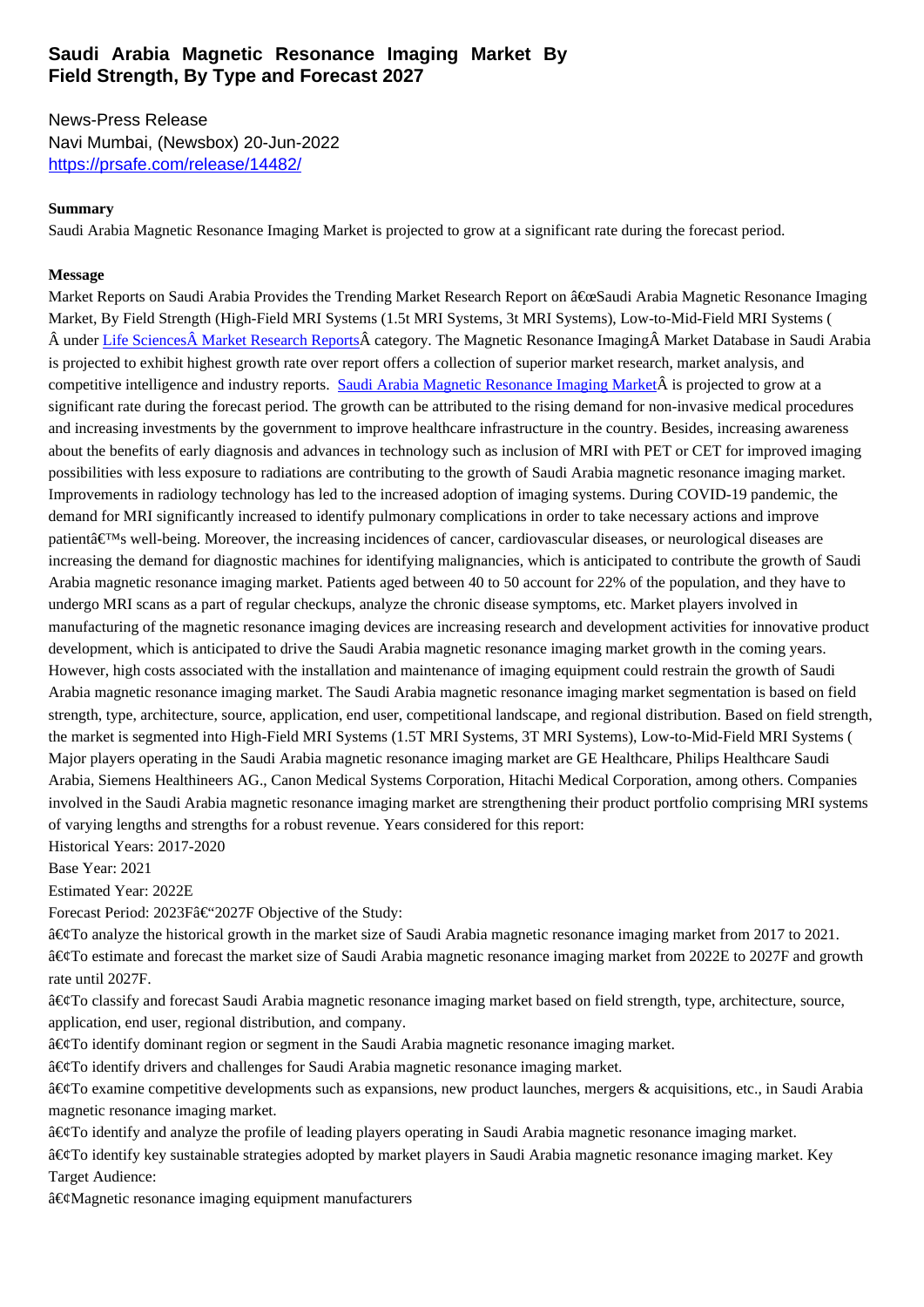a ex Sovernment bodies such as regulating authorities and policy makers  $\hat{a} \in \emptyset$  Organizations, forums, and alliances related to magnetic resonance imaging The study is useful in providing answers to several critical questions that are important for the industry stakeholders such as manufacturers, suppliers and partners, end users, etc., besides allowing them in strategizing investments and capitalizing on market opportunities. Report Scope: In this report, Saudi Arabia magnetic resonance imaging market has been segmented into following categories, in addition to the industry trends which have also been detailed below: •Saudi Arabia Magnetic Resonance Imaging Market, By Field Strength: High-Field MRI Systems 1.5t MRI Systems 3t MRI Systems Low-to-Mid-Field MRI Systems (Very-High-Field MRI Systems (4t and Above) â€⊗audi Arabia Magnetic Resonance Imaging Market, By Type: Fixed Mobile ‧audi Arabia Magnetic Resonance Imaging Market, By Architecture: Closed MRI Systems Open MRI Systems â€⊗audi Arabia Magnetic Resonance Imaging Market, By Source: Domestic Import •Saudi Arabia Magnetic Resonance Imaging Market, By Application: Brain and Neurological **Oncology** Spine and Musculoskeletal Abdominal Cardiac **Others** ‧audi Arabia Magnetic Resonance Imaging Market, By End User: Hospitals Imaging Centers Ambulatory Surgical Centers **Others** â€⊗audi Arabia Magnetic Resonance Imaging Market, By Region: Southern Region Eastern Region Western Region Northern & Central region Browse our full report with Table of Contents: https://marketreportsonsaudiarabia.com/report/762635/saudi-arabia-magnetic-resonance-imaging-market-by-field-strength-high-fiel d-mri-systems-t-mri-systems-t-mri-systems-low-to-mid-field-mri-systems-t-very-high-field-mri-systems-t-and-above-by-type-fixedmobile-by-architecture-closed-mri-systems-and-open-mri-systems-by-source-domestic-vs-import-by-application-brain-and-neurolog [ical-oncology-spine-and-musculoskeletal-abdominal-cardiac-others-by-end-user-hospitals-imaging-centers-ambulatory-surgical-cen](https://marketreportsonsaudiarabia.com/report/762635/saudi-arabia-magnetic-resonance-imaging-market-by-field-strength-high-field-mri-systems-t-mri-systems-t-mri-systems-low-to-mid-field-mri-systems-t-very-high-field-mri-systems-t-and-above-by-type-fixed-mobile-by-architecture-closed-mri-systems-and-open-mri-systems-by-source-domestic-vs-import-by-application-brain-and-neurological-oncology-spine-and-musculoskeletal-abdominal-cardiac-others-by-end-user-hospitals-imaging-centers-ambulatory-surgical-centers-others-by-region-competition-forecast-opportunities)t ers-others-by-region-competition-forecast-opportunities About Us [Market Reports on Saudi Arabia provides you with an in-depth industry reports focusing on various economic, political and](https://marketreportsonsaudiarabia.com/report/762635/saudi-arabia-magnetic-resonance-imaging-market-by-field-strength-high-field-mri-systems-t-mri-systems-t-mri-systems-low-to-mid-field-mri-systems-t-very-high-field-mri-systems-t-and-above-by-type-fixed-mobile-by-architecture-closed-mri-systems-and-open-mri-systems-by-source-domestic-vs-import-by-application-brain-and-neurological-oncology-spine-and-musculoskeletal-abdominal-cardiac-others-by-end-user-hospitals-imaging-centers-ambulatory-surgical-centers-others-by-region-competition-forecast-opportunities) [operational risk environment, complemented by detailed sector analysis. We have an exhaustive coverage on variety of industries](https://marketreportsonsaudiarabia.com/report/762635/saudi-arabia-magnetic-resonance-imaging-market-by-field-strength-high-field-mri-systems-t-mri-systems-t-mri-systems-low-to-mid-field-mri-systems-t-very-high-field-mri-systems-t-and-above-by-type-fixed-mobile-by-architecture-closed-mri-systems-and-open-mri-systems-by-source-domestic-vs-import-by-application-brain-and-neurological-oncology-spine-and-musculoskeletal-abdominal-cardiac-others-by-end-user-hospitals-imaging-centers-ambulatory-surgical-centers-others-by-region-competition-forecast-opportunities) â€" ranging from energy and chemicals to transportation, communications, constructions and mining to Food and Beverage and [education. Our collection includes over 3000 up-to-date](https://marketreportsonsaudiarabia.com/report/762635/saudi-arabia-magnetic-resonance-imaging-market-by-field-strength-high-field-mri-systems-t-mri-systems-t-mri-systems-low-to-mid-field-mri-systems-t-very-high-field-mri-systems-t-and-above-by-type-fixed-mobile-by-architecture-closed-mri-systems-and-open-mri-systems-by-source-domestic-vs-import-by-application-brain-and-neurological-oncology-spine-and-musculoskeletal-abdominal-cardiac-others-by-end-user-hospitals-imaging-centers-ambulatory-surgical-centers-others-by-region-competition-forecast-opportunities) reports all researched, analysed and published by top-notch international research firms. Contact us at: Market Reports On Saudi Arabia Tel: +91 22 27810772 / 27810773 Email: info@marketreportsonsaudiarabia.com Website: http://www.marketreportsonsaudiarabia.com